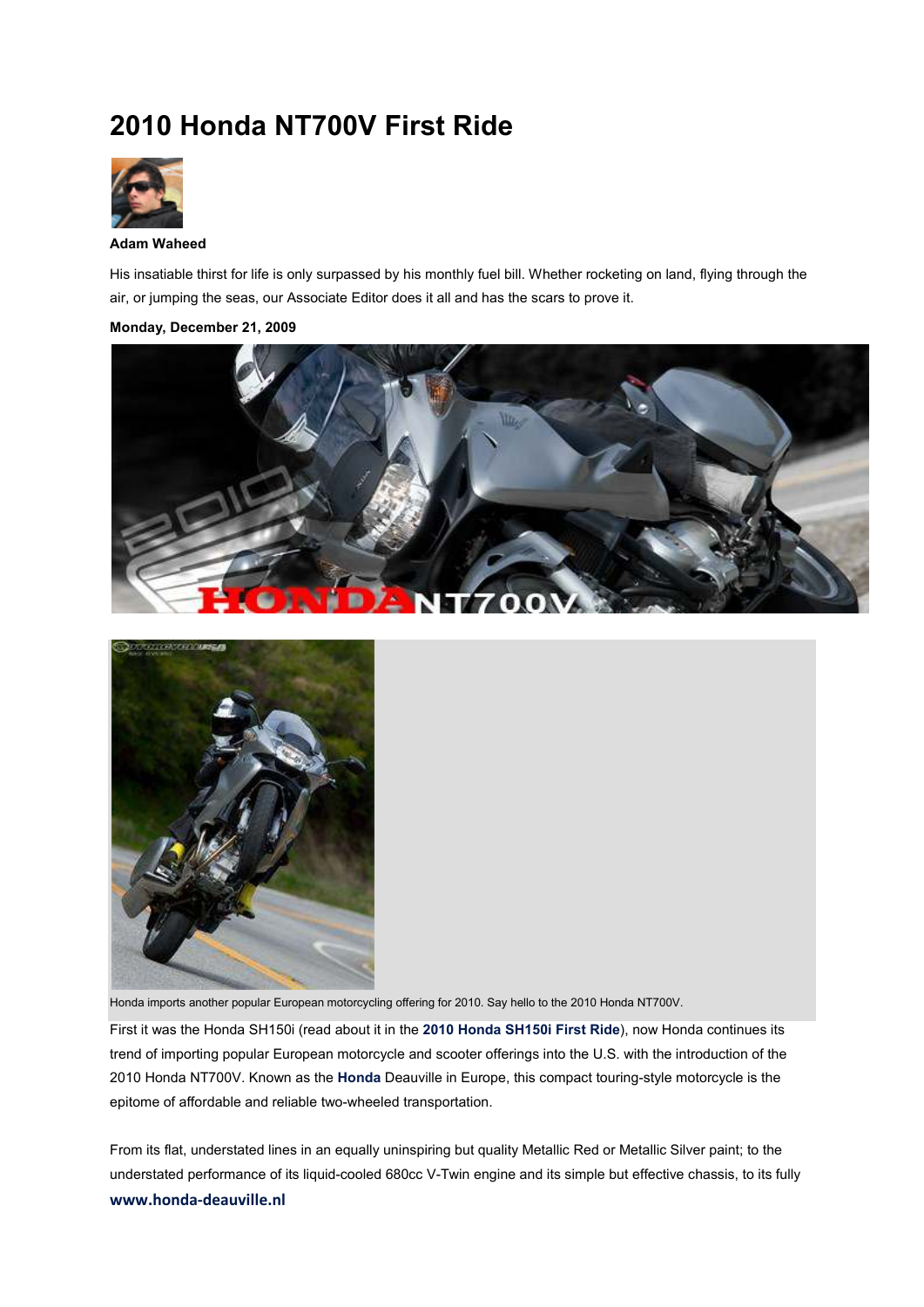integrated storage solutions, the underlying theme of the NT700V is efficiency.

Pushing it off the centerstand and slipping into the elongated saddle, its 31.7 in. seat height is near to the ground and the bike feels slim between the rider's legs—a key design afforded by the ultra compact architecture of its 52 degree V-Twin engine.

The engine is identical to the power unit in Honda's European Transalp dual-sport bike and the DN-01 scooter/sportbike crossover machine, minus the CVT automatic transmission. It features 4-valve cylinder heads operated by a single chain-driven camshaft as each piston works through an 81 x 66mm bore/stroke and compresses fuel to a ratio of 10.0:1. The engine receives petrol via Honda's proprietary programmed fuel-injection system, which incorporates twin 40mm throttle bodies paired with 12-hole injectors. Exhaust is then evacuated via a sleek, albeit heavy-looking chrome exhaust terminating on the right-hand side of the machine. Engine power is transferred to the rear wheel via a 5-speed gearbox and a low maintenance shaft final drive. The powertrain is further augmented by a conventional cable-actuated clutch.

Punch the throttle and the engine responds by chugging forward at a leisurely pace—a boon for riders with less experience and ideal for riding in the rain or other limited-traction situations. Experienced pilots worry not, for as the revs pile on and the motor gets spinning up to 5000 rpm, the engine cranks out enough acceleration force to allow for safe passing of fellow road warriors heading to their nine-to-five. From there the engine continues to pull you forward in a linear fashion until the 8500 rev redline.

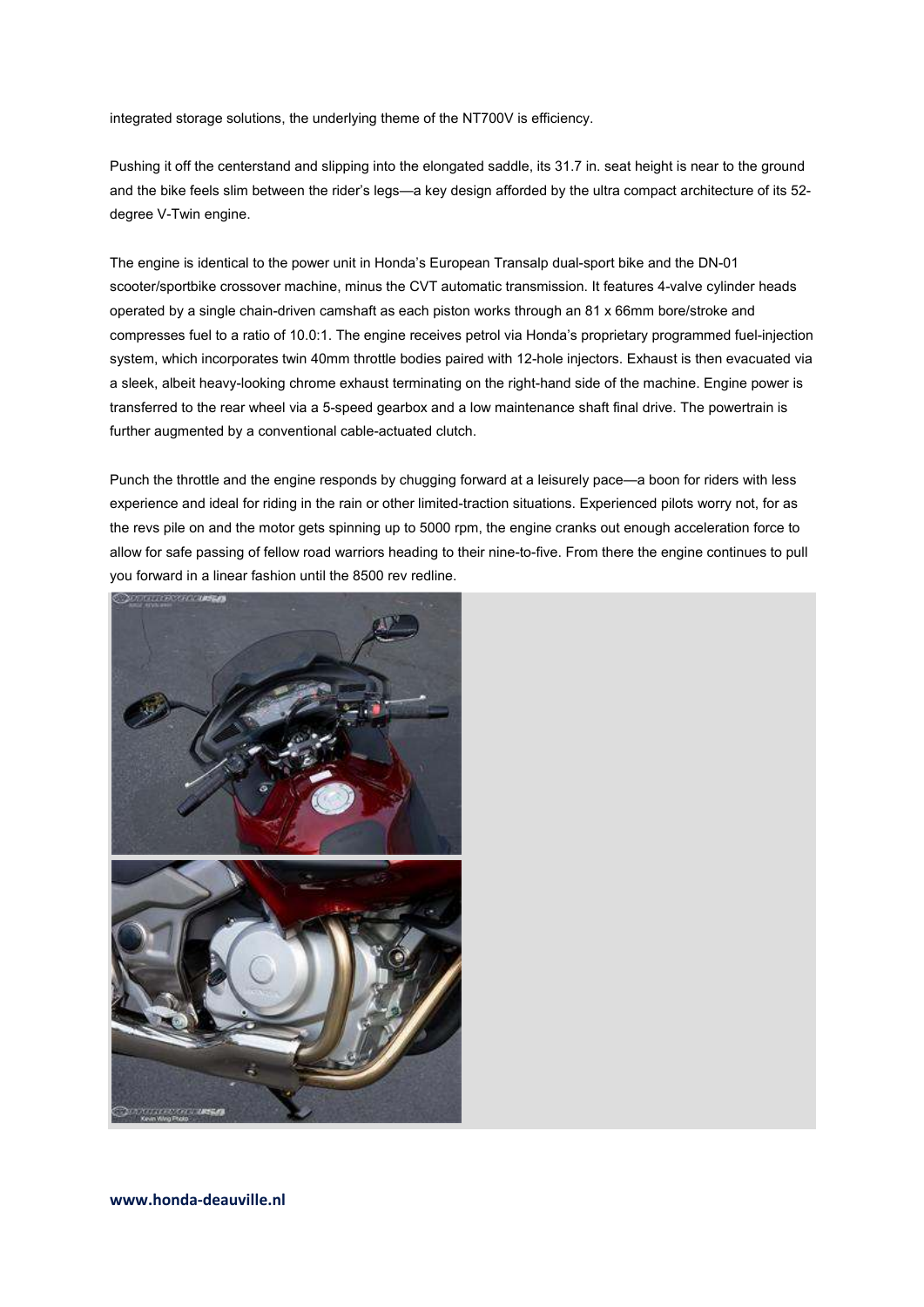

(*Above*) The cockpit of the NT700V is engineered for the rider looking to pile on the odometer miles. (*Center*) A liquid-cooled 680cc V-Twin engine and 5-speed gearbox is utilized. (*Below*) Both saddlebags are fully integrated into the motorcycle and offer 7-gallons of storage capacity.

Engine vibration is muted and can rarely be felt in any of the control surfaces aside from a gentle pulsation emitting from deep underneath the steel fuel cell. Equally pleasing is the lack of powertrain noise even during wide-open acceleration. There is some powertrain whine during low-speed deceleration.

Cruising down the road at an indicated 60 mph reveals slightly over 4000 revs on the tachometer in top gear. The transmission meshes between gears without fault, but the 'box does have some play at the shift lever. Finding neutral at a stop is uncomplicated and clutch lever pull is almost weightless while still delivering a sensible degree of feel.

While outright engine performance isn't spectacular, fuel mileage is. The engine has been tuned to sip fuel and delivered an indicated 48.5 mpg average during the course of our 130-mile ride. Afterwards, the fuel gauge displayed slightly over half-a-tank, so we'd estimate range to be right around 200 miles based on the capacity of the 5.2-gallon fuel tank.

On the road the suspension does a fantastic job of mellowing out the harsh effects of rough pavement. Of all the motorcycles tested recently, this particular machine stands out for its excellent ride quality. While suspension componentry is rudimentary as compared to the adjustable pieces on other high-end touring bikes, it just plain works. Up front is a non-adjustable 41mm telescopic fork. At the rear a single hydraulic shock absorber is used and features a remote preload adjustment knob with 40-click adjustability to compensate for another passenger, or extra cargo.

Tip it into a corner and the NT changes trajectory with very little effort. As speed increases, the suspension begins to show the effects of its soft spring rate and comfort-oriented damping characteristics. At lean, the chassis remains composed but it lacks some feel which makes it difficult to explore the full cornering potential of the bike. Nonetheless, based on its intended purpose (communing and touring) it serves up an adequate, albeit uninspiring level of performance.

**www.honda-deauville.nl** Overall, the riding position is very relaxed. The handlebar offers an upright bend and the overall comfort of the seat is unbelievable. The shape of the main fairing keeps the rider's body well protected from inclement weather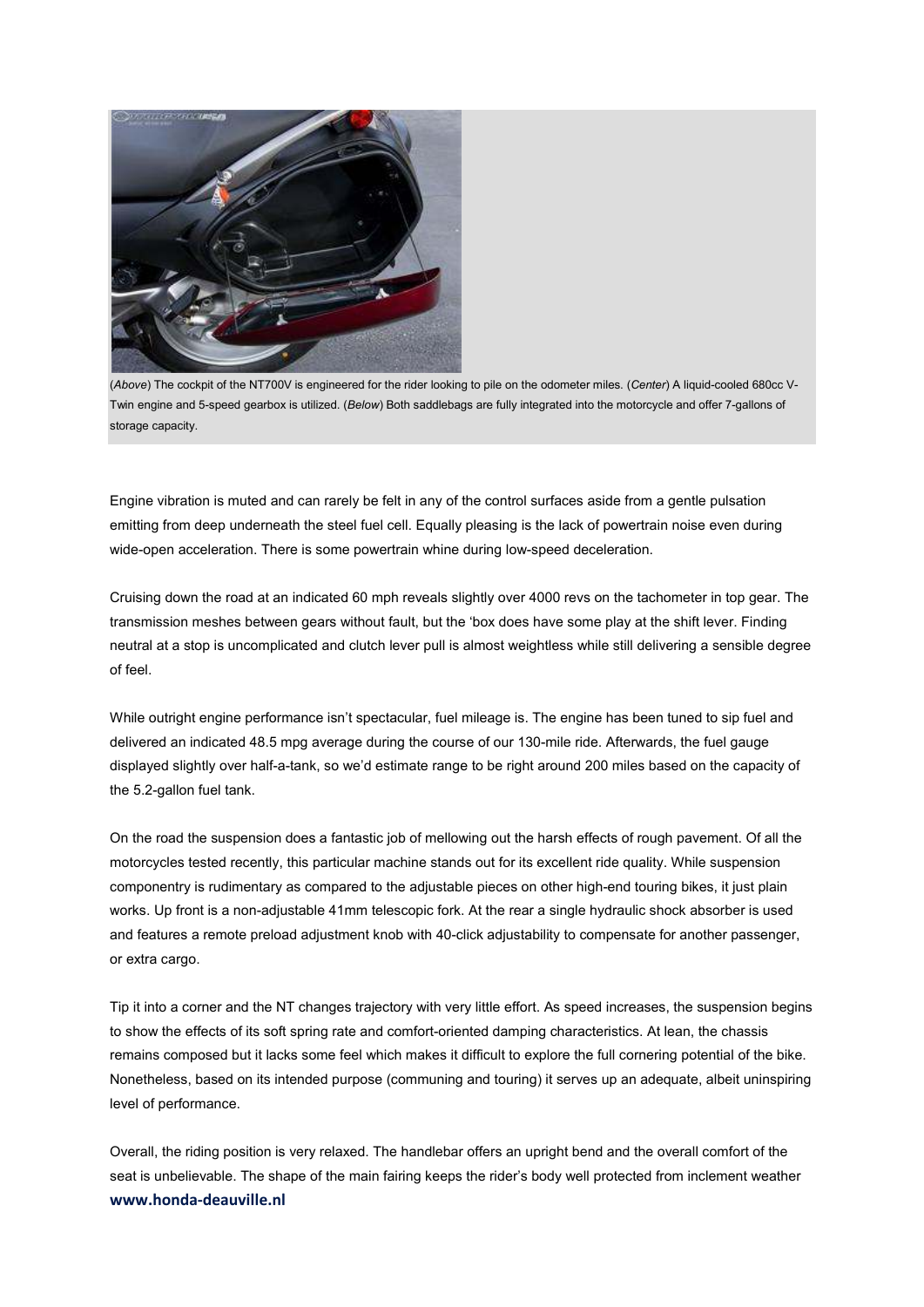conditions. Furthermore, the height of the windscreen can be adjusted in five-positions. To do this, lift and pull up on the windscreen and it will slide into the desired position. This clever feature allows the rider to be completely removed from the wind, if desired. Conversely, if the rider feels in the mood for a more intimate riding experience, move the windscreen to the lowest setting and enjoy the wind in your face.

Instrumentation looks like it was pulled straight off a Honda Accord. It's highlighted by a set of four analog-style gauges on display from left-to-right: fuel level, speed, rev counter, and coolant temperature. In the center sits a rectangular neutral and warning light display. Above, a smaller LCD display provides the time plus odometer. Two buttons on the bottom of the display allow the rider to cycle through additional functions including twin trip meter and instant and average MPG. However, we wish there was a distance to empty function as well as an ambient air temperature and gear position indicator. It would also be nice if you could scroll through the features with a handlebar-mounted bar as opposed to the small buttons on the gauges. Overall the instruments are exceptionally easy to decipher while riding.